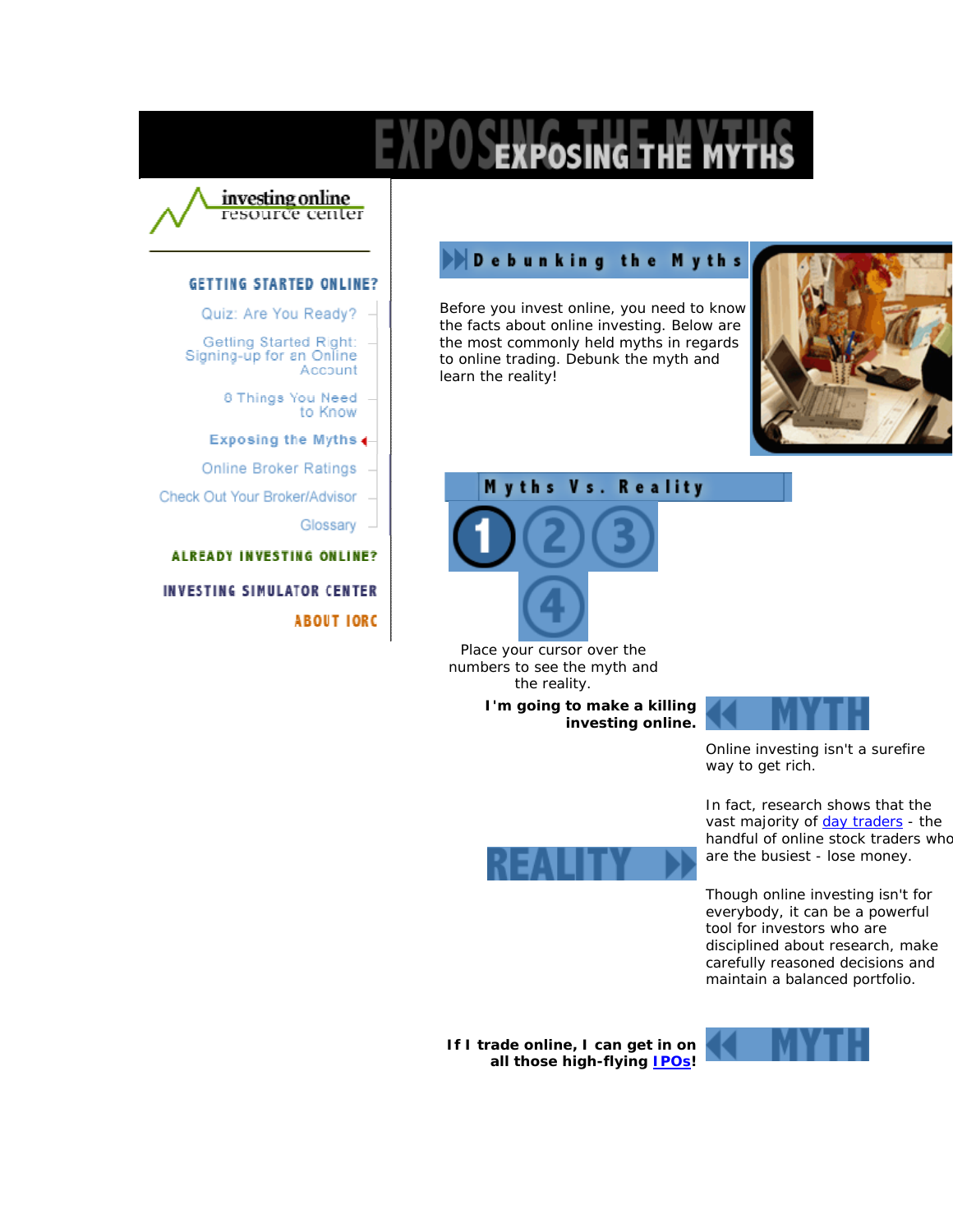

**The second I execute this trade, my shares will be purchased.**



investors.

Just because you click buy doesn't mean that your stock or mutual fund will be purchased at or even anywhere near that particular moment in time.

Initial public offerings consist of the shares of publicly traded companies that are being offered for the first time to investors. Because the price often rises rapidly in early trading, they are popular with many investors. Even though some online brokers are taking steps to get more IPO shares to individual investors, many investors will find it difficult or impossible to "get in on" a hot IPO in which they are interested. This is really a function of supply and demand -- a relatively small number of IPO shares and a big demand on the part of interested

Sometimes -- particularly during heavy trading periods in the markets and as a result of computer problems -- your online order will be processed minutes or even hours later.

As a result, an order for stock at \$10 per share could go up (or down) by the time your purchase is actually executed.

A limit order, which can be used to set a ceiling for what an investor is willing to pay for a stock, can be used to minimize this kind of uncertainty. Additionally, investors